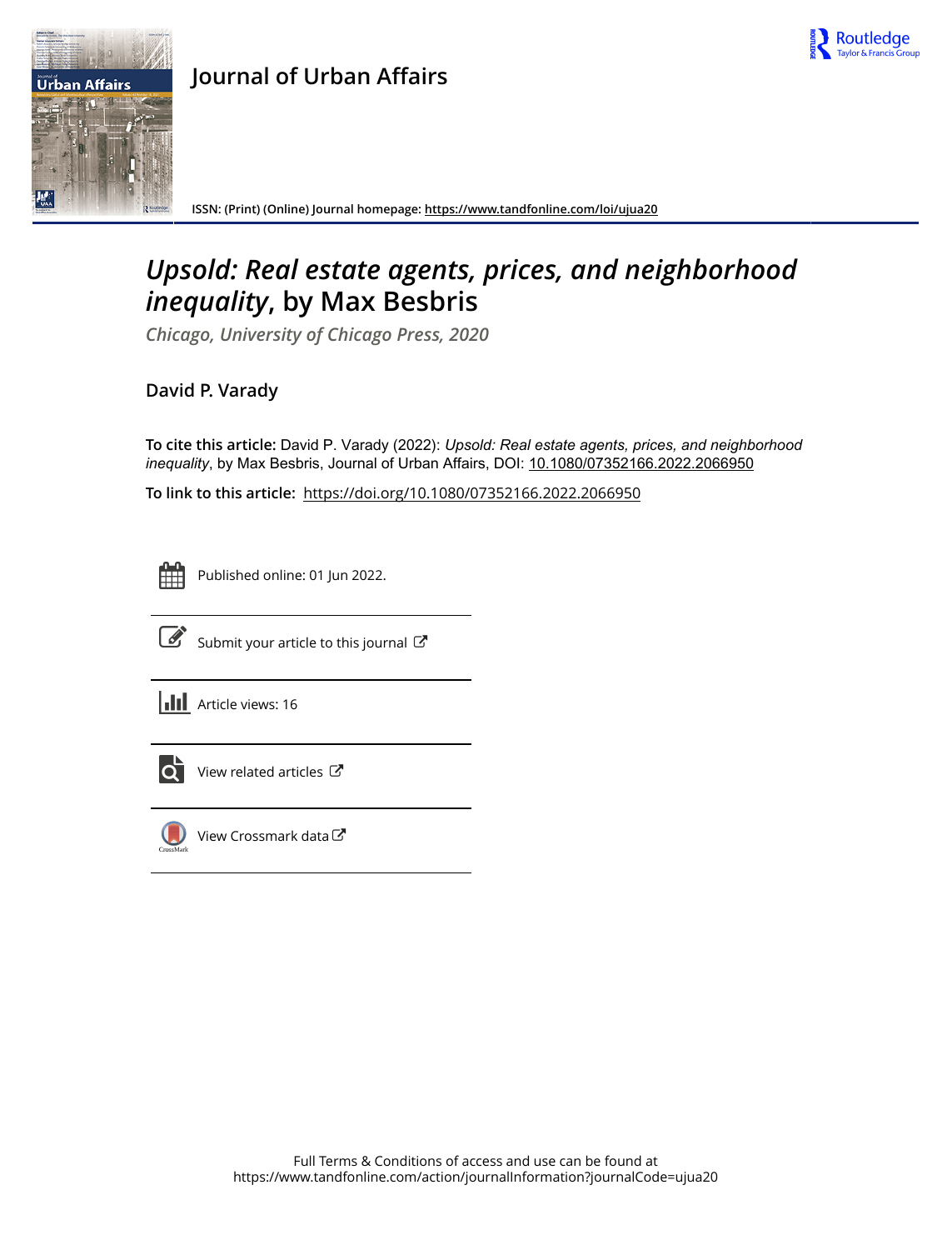## BOOK REVIEW

## *Upsold: Real estate agents, prices, and neighborhood inequality*, by Max Besbris, Chicago, University of Chicago Press, 2020

The majority of homebuyers in the United States—about nine tenths—use real estate agents to purchase their home, but social scientists know surprisingly little about real estate agents and how their work affects the assessment of houses. *Upsold* by Max Besbris successfully addresses this gap by examining how real estate agents guide buyers through the process of searching for a home. Besbris's focus is on "upselling," the tendency for real estate agents to subtly pressure homebuyers in expensive markets to raise their bids far beyond what they originally intended, thereby contributing to skyrocketing prices and to worsening the housing affordability problem. He argues that in order to understand homebuying in general and upselling in particular, it is critical to take into account the role of the interaction between buyers and agents in determining the prices buyers are willing to pay and their preferences in economic decision-making more broadly.

*Upsold* makes three important contributions to the social science literature. So far, most studies of the housing search have focused on searches conducted by low-income renters; this one focuses on choices made by upper-middle to upper-income buyers. Second, this study looks at the housing search from the perspective of both buyers and real estate agents; previous work has concentrated on one group or the other. Finally, this book extends recent work by behavioral economists showing that economic decisions (such as home buying) are not fully rational and that preferences and aspirations are flexible rather than fixed.

Part I discusses interactions between buyers and agents: how buyers come to trust agents, how agents cultivate trust among buyers, and how these interactions produce price preferences. Part II examines how the impacts of the agents' work in shaping clients' preferences affect the geography of opportunity in cities. Appendix A describes how Besbris gathered the ethnographic and interview data, while Appendix B discusses the regression models utilized in examining the correlation between concentrations of real estate agents and both sales prices and changes in sales prices.

*Upsold* makes excellent use of the mixed-methods approach to probe the homebuying behavior of affluent and very-affluent households (mostly without children) in Manhattan and nearby areas of Brooklyn (many undergoing gentrification). Besbris observed interactions between 12 real estate agents and 57 buyers at open houses in the New York metropolitan area over 27 months beginning in January 2012, conducted follow-up interviews with 21 of the buyers who had made offers on houses, interviewed 57 real estate agents in and outside New York City, visited 87 open houses in New York and New Jersey, and attended real estate salesperson licensing classes at three different licensing schools. As a mixed-methods study, Besbris conducted regression analyses looking at the extent to which agents were concentrated in hot markets and the degree to which they drove up prices in areas that were already expensive.

Though most Americans use real estate agents, surveys show that they mostly distrust them. In order to establish their authority, agents in this study "badmouthed" other agents, emphasized the inaccuracy of information presented on websites, and rationalized their work as benevolent by telling buyers that they enjoy bringing vacancies to the attention of buyers to promote the health of neighborhoods and the city as a whole. A different story emerged, however, when Besbris interviewed the agents who acknowledged that it is the economic incentives (the commissions on home sales) that led them to become realtors.

Every one of the 49 buyers who purchased a home with the assistance of an agent engaged in "upselling." Upselling results from interactions between buyers and agents interacting throughout the sales process but is more pronounced among the wealthiest buyers. Wealthy buyers are the ones who